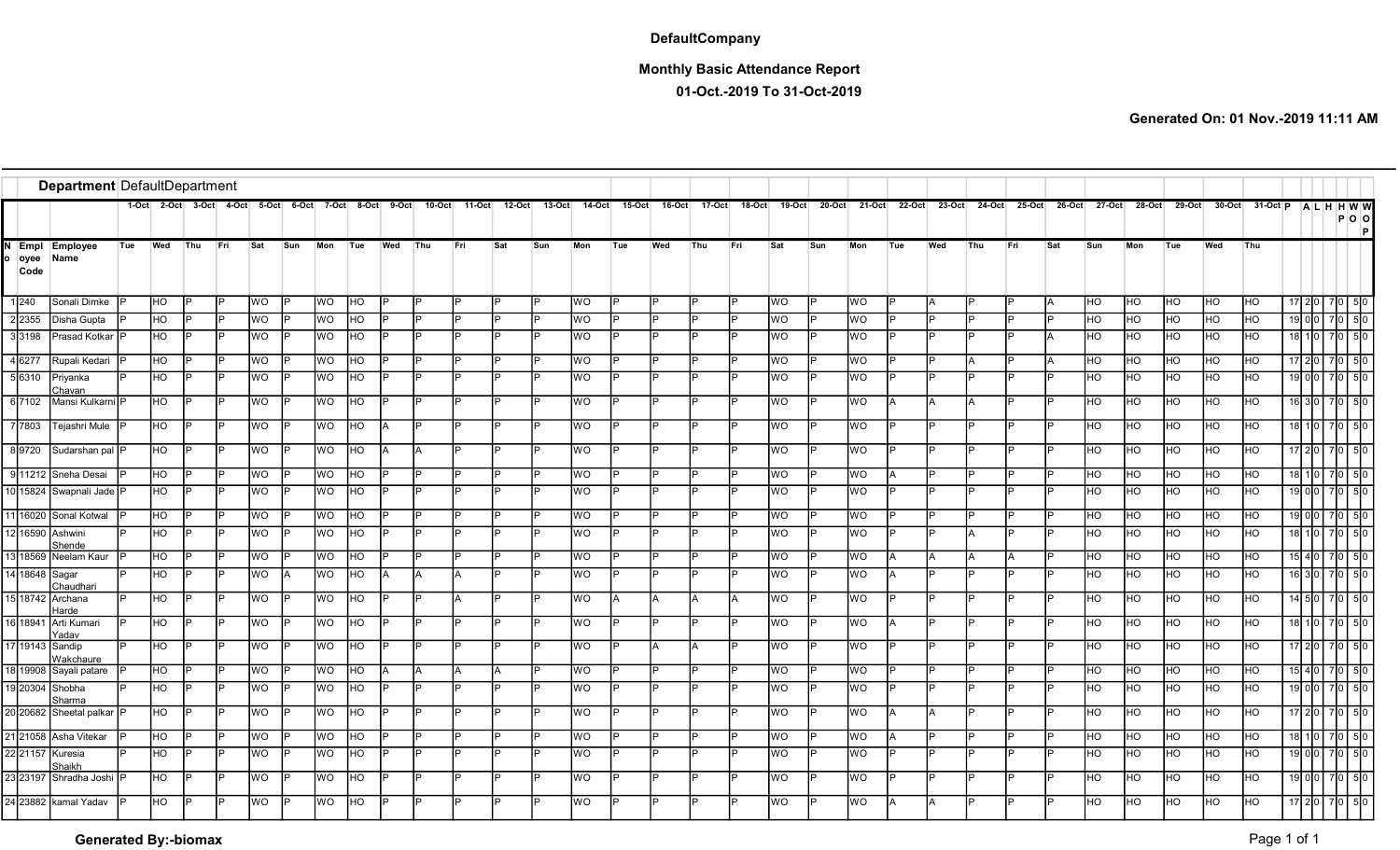|               | 25 24062 Inyat Ali                   | HO             |     |     | <b>WO</b> |    | WO        | HO             |     |     |     |     | WO        |          |     |     |     | WO        |    | WO        |           |     |    |     |     | HО | HO        | HO        | HO.            | HO        |                     |             |                 |
|---------------|--------------------------------------|----------------|-----|-----|-----------|----|-----------|----------------|-----|-----|-----|-----|-----------|----------|-----|-----|-----|-----------|----|-----------|-----------|-----|----|-----|-----|----|-----------|-----------|----------------|-----------|---------------------|-------------|-----------------|
|               | 26 24414 Padmaja                     | <b>HO</b>      |     | IA. | WO        |    | <b>WO</b> | HO             |     |     |     |     | WO        |          |     |     |     | WO        |    | <b>WO</b> | Þ         |     |    |     |     | HO | HO        | HO        | HO             | HO        |                     |             |                 |
|               | Sampatrac<br>27 24466 Shweta Jha     | <b>HO</b>      |     |     | <b>WO</b> |    | <b>WO</b> | HO.            |     |     |     |     | WO        |          |     |     |     | WO        |    | <b>WO</b> |           |     |    |     |     | HO | HO        | HO        | HO.            | HO        | 18I 1               |             | 50              |
|               | 28 24536 Shital Shinde               | HO             |     |     | WO        |    | <b>WO</b> | HO             |     |     |     |     | WO        |          |     |     |     | WO        |    | <b>WO</b> |           |     |    |     |     | HO | HO        | HO        | <b>HO</b>      | HO        | 16 3                |             |                 |
|               | 29 24727 Poonam                      | HO             |     |     | WO        |    | <b>WO</b> | HO             |     |     |     |     | WO        |          |     |     |     | WO        |    | <b>WO</b> |           |     |    |     |     | HO | HO        | HO        | HO             | HO        | 19 Old              |             | -5 O            |
|               | Deshmukh<br>30 24876 Asha Hegade     | HO             |     |     | WO        |    | <b>WO</b> | HO             |     |     |     |     | WO        |          |     |     |     | WO        |    | <b>WO</b> |           |     |    |     |     | HO | HO        | HO        | HO             | HO        | 1900                |             |                 |
|               | 31 26307 Kshitija                    | <b>HO</b>      |     |     | WO        | A  | <b>WO</b> | <b>IHO</b>     |     |     |     |     | WO        |          |     |     |     | WO        |    | <b>WO</b> |           |     |    |     |     | HO | HO        | HO        | HO             | HO        | $18$   1            | 7050        |                 |
|               | Angaluri<br>32 26375 Nutan Bangar    | <b>HO</b>      |     |     | <b>WO</b> |    | lwo.      | HO             |     |     |     |     | WO        |          |     |     |     | WO        |    | <b>WO</b> |           |     |    |     |     | HO | HO        | HO        | HO             | HO        | 13 6 0              |             |                 |
|               | 33 29946 Smita Jadhav                | H <sub>O</sub> |     |     | WO        |    | <b>WO</b> | HO             |     |     |     |     | WO        | IP       |     | IÞ  |     | WO        |    | <b>WO</b> | A         |     |    |     | D   | HO | HO        | HO        | HO             | HO        | $15$   4            | 7 0 5 0     |                 |
|               | 34 30640 Deepali                     | <b>HO</b>      |     |     | WO        |    | lwo.      | HO             |     | ΙA  |     |     | WO        |          |     |     |     | WO        |    | <b>WO</b> |           |     |    |     |     | HO | HO        | HO        | HO             | HO        | $18$   2  0         |             | 50              |
|               | Bhadange<br>35 31271 Anamika         | <b>HO</b>      |     |     | <b>WO</b> |    | <b>WO</b> | IHO.           |     | ΙA  |     |     | WO        |          |     |     |     | WO        |    | <b>WO</b> |           |     |    |     |     | HO | HO        | HO        | HO             | HO        | $15$   4            |             | 50              |
|               | Singh                                |                |     |     |           |    |           |                |     |     |     |     |           |          |     |     |     |           |    |           |           |     |    |     |     |    |           |           |                |           |                     |             |                 |
|               | 36 32531 Saba Shaikh                 | HO             |     |     | WO        |    | <b>WO</b> | HO             |     |     |     |     | WO        | ΙA       |     |     |     | WO        |    | WO        |           |     |    |     |     | HO | HO        | HO        | HO             | HO        | $17$   2            | $7$ 0 $5$ 0 |                 |
|               | 37 34066 Rohini patil                | HO             |     | ID  | WO        |    | <b>WO</b> | HO             | D   | IP. |     |     | WO        | IÞ       |     | IÞ  |     | WO        |    | <b>WO</b> | Þ         | D   |    |     |     | HO | HO        | HO        | H <sub>O</sub> | HO        | 19 0 0              |             | 50              |
|               | 38 34600 Meenal<br>Jpadahay          | HO             |     |     | <b>WO</b> |    | <b>WO</b> | HO             |     |     |     |     | WO        |          |     |     |     | <b>MO</b> |    | <b>WO</b> |           |     |    |     |     | HO | HO        | HO        | HO             | HO        | $18$   1            | 7050        |                 |
|               | 39 35494 Pratibha<br>Khandaga        | HO             |     |     | <b>WO</b> |    | <b>WO</b> | HO             |     |     |     |     | WO        |          |     |     |     | WO        |    | <b>WO</b> |           |     |    |     |     | HO | HO        | HO        | HO             | HO        | 17 2 10             |             | 50 <sub>0</sub> |
|               | 40 35759 Roopali<br>Shedole          | HO             |     |     | <b>WO</b> |    | lwo.      | HO             |     |     |     |     | WO        |          |     |     |     | WO        |    | <b>WO</b> |           |     |    |     |     | HO | HO        | HO        | HO             | HO        | 19 Ol               |             |                 |
|               | 41 36116 Archana<br><b>kulkarni</b>  | <b>HO</b>      |     |     | <b>WO</b> |    | <b>WO</b> | HO             |     |     |     |     | WO        |          |     |     |     | WO        |    | <b>WO</b> |           |     |    |     |     | HO | HO        | HO        | <b>HO</b>      | HO        | $15$   4            |             |                 |
|               | 42 36675 Anisa Sayyad P              | HO             |     |     | WO        | А  | <b>WO</b> | HO             |     |     |     |     | WO        |          |     |     |     | WO        |    | <b>WO</b> |           |     |    |     |     | HO | HO        | <b>HO</b> | HO             | HO        | 18                  |             |                 |
|               | 43 39349 Vrushali                    | HO             |     |     | WO        |    | lwo.      | HO             |     |     |     |     | WO        |          |     |     |     | WO        |    | <b>WO</b> |           |     |    |     |     | HO | HO        | HO        | HO             | HO        | $16$   3            |             | 5 0             |
|               | andage<br>44 39663 Smitesh Joshi     | <b>HO</b>      |     |     | WO        |    | <b>WO</b> | HO             |     |     |     |     | WO        |          |     |     |     | WO        |    | <b>WO</b> |           |     |    |     |     | HO | HO        | HO        | HO             | HO        | 17 2 10             |             |                 |
|               | 45 40151 Meenal pagare P             | HO             | P   |     | WO        |    | <b>WO</b> | IHO.           |     |     |     |     | <b>WO</b> |          |     | ID  |     | WO        |    | <b>WO</b> | Þ         |     |    |     |     | HO | HO        | HO        | HO             | HO        | 14 5 I              |             | 5 0             |
|               | 46 40156 Sanjiwani                   | H <sub>O</sub> |     |     | <b>WO</b> |    | <b>WO</b> | HO             |     |     |     |     | WO        |          |     |     |     | WO        |    | <b>WO</b> |           |     |    |     |     | HO | HO        | HO        | HO             | HO        | 17 I 2 I 0          |             |                 |
|               | adhav<br>47 40350 Deepa Nikesh P     | H <sub>O</sub> |     | IP  | <b>WO</b> |    | <b>WO</b> | IHO.           |     |     |     |     | WO        |          |     |     |     | WO        |    | <b>WO</b> | Þ         |     |    |     |     | HO | HO        | HO        | HO             | HO        | 18 1                | 7050        |                 |
| 48 40566 Rani |                                      | HO             |     |     | <b>WO</b> |    | <b>WO</b> | HO             |     |     |     |     | WO        |          |     |     |     | <b>MO</b> |    | <b>WO</b> | А         |     |    |     |     | HO | HO        | HO        | HO             | HO        | 1900                |             | l 510           |
|               | Nagargoje<br>49 40571 Namrata kadu P | HO             |     |     | <b>WO</b> |    | <b>WO</b> | <b>IHO</b>     |     |     |     |     | WO        |          |     |     |     | WO        |    | <b>WO</b> |           |     |    |     |     | HO | HO        | HO        | <b>HO</b>      | HO        | 17 2 I              |             | 510             |
|               | 50 40695 Supriya Kale                | HO             |     |     | <b>WO</b> |    | lwo.      | HO             |     |     |     |     | WO        |          |     |     |     | <b>WO</b> |    | <b>WO</b> |           |     |    |     |     | HO | HO        | HO        | HO             | HO        | 15I 4               |             |                 |
|               | 51 40844 Yogita Sirsath P            | H <sub>O</sub> | D   |     | <b>WO</b> |    | <b>WO</b> | HO             | D   | P   | D   |     | WO        |          | D   | IÞ  |     | WO        |    | WO        | D         |     |    |     | IÞ  | HO | HO        | HO        | H <sub>O</sub> | HO        | 18 1 0              | $7050$      |                 |
|               | 52 41604 Chetana                     | HO             | IP. | IP. | WO        | IP | WO        | <b>HO</b>      | IP. | IP. | IP. |     | WO        | IP.      | IP. | IP  | IP. | WO        |    | <b>WO</b> | IA.       | P   | lp |     | ID  | HO | <b>HO</b> | <b>HO</b> | HO             | HO        | 190077050           |             |                 |
|               | kalbhor<br>53 41609 Akansha          | HO             | P   | IP  | WO        | A  | <b>WO</b> | H <sub>O</sub> | IP. | IP. | ID  |     | <b>WO</b> | IP.      | ID  | IÞ  | A   | <b>WO</b> | ΙA | <b>WO</b> | <b>JA</b> | P   | Ιo |     | D   | HO | <b>HO</b> | <b>HO</b> | <b>IHO</b>     | HO        | 16 3 0 7 0 5 0      |             |                 |
|               | Kumari<br>54 41761 Mohini Singh      | H <sub>O</sub> | l P |     | WO        |    | <b>WO</b> | HO             | IP. | IP. | ID  | D   | WO        | P        | ID  | IP. | D   | WO        |    | <b>WO</b> | IA.       |     |    |     | ID  | HO | HO        | <b>HO</b> | HO             | HO        | $17$ 20 $7$ 0 $5$ 0 |             |                 |
|               | 55 44364 Monali patil                | HO             | D   | IP  | WO        | A  | <b>WO</b> | <b>HO</b>      | IP. | IP. | IP. | D   | WO        | IP.      | ld  | lÞ  | D   | <b>WO</b> |    | <b>WO</b> | IP.       | l P | ld | IA. | ID  | HO | HO        | <b>HO</b> | HO             | <b>HO</b> | 18107050            |             |                 |
|               | 56 45119 Ujwala Mute                 | H <sub>O</sub> | P   |     | WO        |    | <b>WO</b> | HO             | P   | IP. | ID  |     | WO        | <b>P</b> | ID  | IP. | D   | WO        |    | <b>WO</b> | A         |     |    |     | D   | HO | HO        | HO        | HO             | HO        | 15407050            |             |                 |
|               | 57 45207 Tejashri                    | HO             | l P |     | WO        |    | <b>WO</b> | <b>HO</b>      | IP. | IP. | IP. | IP. | <b>WO</b> | IP.      | IP. | IP. | IP. | WO        |    | <b>WO</b> | IP.       | IP. | IP | ID  | IP. | HO | HO        | <b>HO</b> | <b>IHO</b>     | HO        | 190077050           |             |                 |
|               | Shinde<br>58 45818 Ranjeeta Sahu P   |                | P   |     |           |    |           |                | IP  | P   |     |     |           |          |     | lÞ  |     |           |    |           | P         |     |    |     |     |    |           |           |                |           |                     |             |                 |
|               |                                      | H <sub>O</sub> |     |     | <b>WO</b> |    | <b>WO</b> | H <sub>O</sub> |     |     |     |     | <b>WO</b> |          |     |     |     | <b>NO</b> |    | <b>WO</b> |           |     |    |     |     | HO | HO        | HO        | HO             | HO        | 190077050           |             |                 |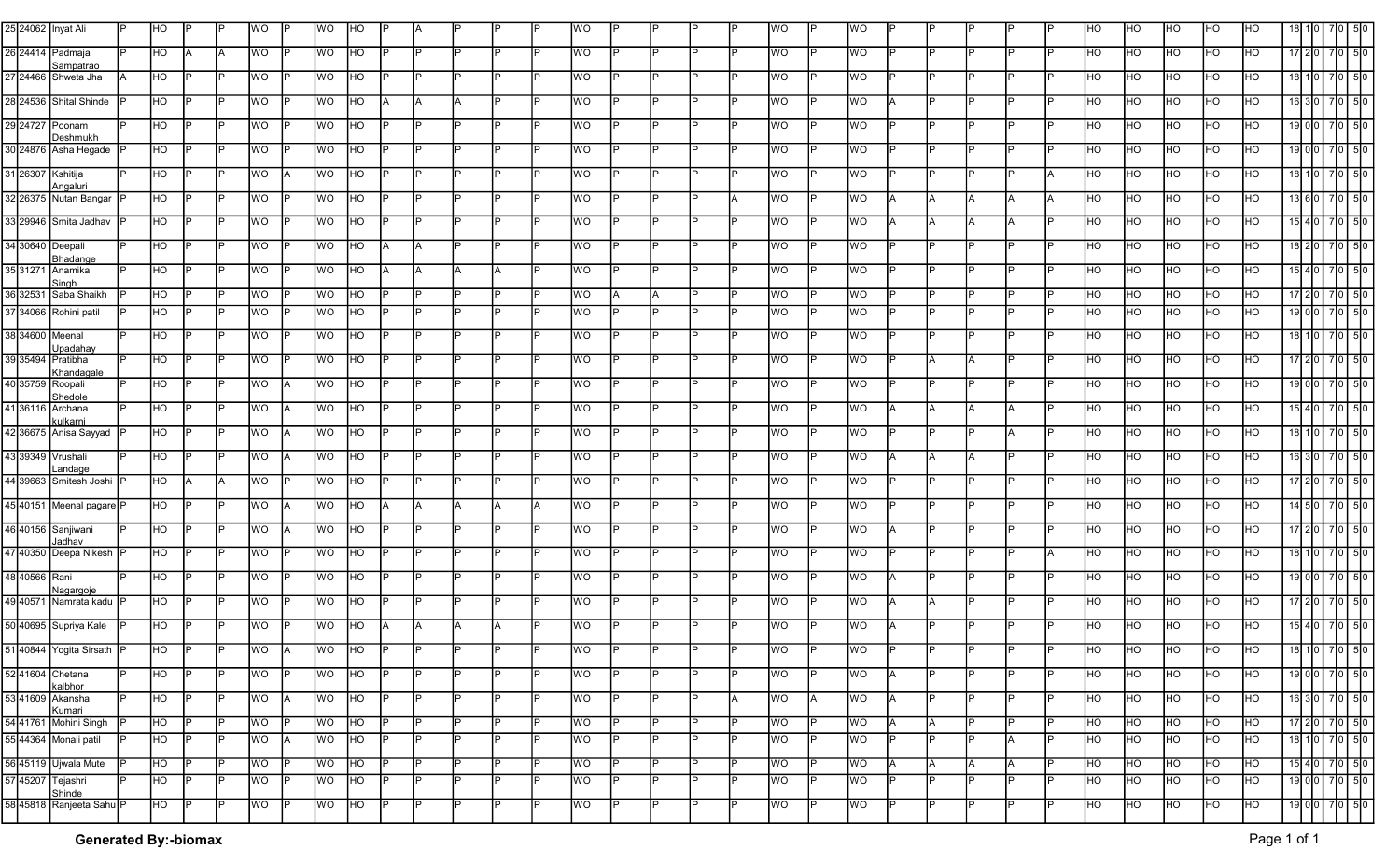|                   | 59 46053 Rohit Nema                 |     | HO             |           |     | ΝO        |     | WO        |                |     |     |     |     |    | WO        |     |     |   | <b>WO</b> |           | WO        |     |     |     |     | ЧO  | HO             |                | HO             |     |                               |     |                |
|-------------------|-------------------------------------|-----|----------------|-----------|-----|-----------|-----|-----------|----------------|-----|-----|-----|-----|----|-----------|-----|-----|---|-----------|-----------|-----------|-----|-----|-----|-----|-----|----------------|----------------|----------------|-----|-------------------------------|-----|----------------|
|                   |                                     |     |                |           |     |           |     |           |                |     |     |     |     |    |           |     |     |   |           |           |           |     |     |     |     |     |                |                |                |     |                               |     |                |
| 60 46406 Pratibha | Shelar                              |     | <b>IHO</b>     |           |     | WO        |     | <b>WO</b> | HO             |     |     |     |     |    | <b>WO</b> |     |     |   | <b>WO</b> |           | <b>WO</b> |     |     |     |     | HO  | HO             | <b>HO</b>      | <b>IHO</b>     | HO  | 16 3 I                        |     | 5IC            |
|                   | 61 46410 mayuri rajput              |     | <b>IHO</b>     |           |     | WO        |     | WO        | HO             |     |     |     |     |    | lwo.      |     |     |   | <b>WO</b> |           | WO        |     |     |     |     | HO  | HO             | HO             | IHO.           | HO  | $15$ 4 0                      |     | 50             |
|                   | 62 46413 Navnath Kale               |     | HO             |           |     | <b>WO</b> |     | WO        | HO             |     |     |     |     |    | lwo.      |     |     |   | <b>WO</b> |           | <b>WO</b> |     |     |     |     | HO  | HO             | HO             | HO             | HO  | 19 0 0                        |     | $\sqrt{5}$     |
|                   | 63 46422 Jyoti Gund                 |     | <b>IHO</b>     |           |     | WO        |     | <b>WO</b> | HO             |     |     |     |     |    | <b>WO</b> |     |     |   | <b>WO</b> |           | WO        |     |     |     |     | HO  | HO             | HO             | <b>HO</b>      | HO  | 18                            |     | 5 0            |
| 64 47879 Abigail  |                                     |     | <b>IHO</b>     |           |     | WO        |     | WO.       | HO             |     |     |     |     |    | <b>WO</b> |     |     |   | <b>WO</b> |           | WO        |     |     |     |     | HO  | HO             | HO             | <b>HO</b>      | HO  | 18                            |     |                |
|                   | Kulkarni                            |     |                |           |     |           |     |           |                |     |     |     |     |    |           |     |     |   |           |           |           |     |     |     |     |     |                |                |                |     |                               |     |                |
|                   | 65 47888 Gayatri Patil              |     | <b>IHO</b>     |           |     | <b>WO</b> |     | <b>WO</b> | HO             |     |     |     |     |    | <b>WO</b> |     |     |   | lwo.      |           | <b>WO</b> |     |     |     |     | HO  | <b>IHO</b>     | IHO.           | <b>IHO</b>     | HO  | 17   2   1                    |     | -510           |
|                   | 66 48256 Trupti Sharma P            |     | H <sub>O</sub> | IÞ        |     | WO        |     | WO        | HO             |     |     |     |     |    | <b>WO</b> |     |     |   | <b>WO</b> |           | <b>WO</b> |     |     |     |     | HO  | <b>HO</b>      | <b>HO</b>      | H <sub>O</sub> | HO  | 17 2 10                       |     |                |
| 67 48504 Sophia   |                                     |     | HO             | ID        |     | WO        |     | <b>WO</b> | HO             | IΑ  |     |     |     |    | <b>WO</b> |     |     |   | <b>WO</b> |           | <b>WO</b> |     |     |     |     | HO  | <b>HO</b>      | HO             | <b>IHO</b>     | HO  | $15$ 4                        |     | 50             |
|                   | barbanas                            |     |                |           |     |           |     |           |                |     |     |     |     |    |           |     |     |   |           |           |           |     |     |     |     |     |                |                |                |     |                               |     |                |
| 68 48802 Deepika  |                                     |     | <b>IHO</b>     | IÞ        |     | WO        |     | <b>WO</b> | <b>IHO</b>     |     |     |     |     |    | <b>WO</b> |     |     |   | lwo.      |           | <b>WO</b> |     |     |     |     | HO. | <b>IHO</b>     | HO             | <b>HO</b>      | HO. | 17 2 0                        |     | 510            |
|                   | Srivastava<br>69 50219 Komal nayan  |     | <b>HO</b>      | IÞ        |     | WO        |     | WO        | HO             |     | D   |     |     |    | <b>WO</b> | Þ   |     |   | <b>WO</b> |           | <b>WO</b> |     | P   |     |     | HO  | <b>IHO</b>     | HO             | HO             | HO  | 18 1                          | 70  | 5 0            |
|                   | 70 51132 Shubhangi                  |     | <b>IHO</b>     |           |     | WO        |     | WO        | <b>IHO</b>     | IΑ  | P   |     |     |    | <b>WO</b> | ID  |     |   | <b>WO</b> |           | WO        |     | P   |     |     | HO. | <b>HO</b>      | HO             | H <sub>O</sub> | HO  | $16$   3                      |     | 5 0            |
|                   | Aphale<br>71 51166 Naik Sneha       |     | HO             | IÞ        |     | WO        |     | <b>WO</b> | HO             |     | D   |     |     |    | lwo.      | Þ   |     |   | <b>WO</b> |           | <b>WO</b> |     |     |     |     | HO  | HO             | HO             | HO             | HO  | 17 2 0                        | 7 0 | 5 0            |
|                   | 72 51425 Astha Singh                |     | HO             | D         |     | <b>WO</b> |     | <b>WO</b> | HO             |     | P   |     |     |    | <b>WO</b> |     |     |   | <b>WO</b> |           | <b>WO</b> |     | P   |     |     | HO  | HO             | HO             | HO             | HO  | 18                            | 710 | 50             |
|                   | 73 51541 Swati Dutonde P            |     | <b>IHO</b>     | ID        |     | <b>WO</b> |     | <b>WO</b> | HO             |     | IÞ  |     |     |    | <b>WO</b> | ID  |     |   | lwo.      |           | <b>WO</b> |     | D   |     |     | HO  | <b>IHO</b>     | HO             | <b>HO</b>      | HO  | 1900                          |     | 5 0            |
|                   |                                     |     |                |           |     |           |     |           |                |     |     |     |     |    |           |     |     |   |           |           |           |     |     |     |     |     |                |                |                |     |                               |     |                |
|                   | 74 51547 Bindu Manoj                |     | H <sub>O</sub> | P         |     | <b>OM</b> |     | <b>WO</b> | HO             |     |     |     |     |    | <b>WO</b> |     |     |   | <b>WO</b> |           | <b>WO</b> |     |     |     |     | HO  | HO             | HO             | HO             | HO  | 17   2   0                    | 7 0 | 5 0            |
| 75 51853 Nazmin   | Shaikh                              |     | H <sub>O</sub> |           |     | <b>WO</b> |     | <b>WO</b> | HO             |     | IP. |     |     |    | <b>WO</b> |     |     |   | <b>WO</b> |           | <b>WO</b> |     | ΙA  |     |     | HO. | <b>HO</b>      | HO             | H <sub>O</sub> | HO  | $17$   2                      |     | 50             |
|                   | 76 53622 Bhagyashri                 |     | <b>IHO</b>     | lP.       |     | WO        |     | <b>WO</b> | HO             | IA. | ΙA  |     |     |    | <b>WO</b> | ID  |     |   | <b>WO</b> |           | <b>WO</b> |     |     |     |     | HO  | HO             | HO             | HO             | HO  | $15$   4                      |     | 5 <sub>0</sub> |
|                   | Dhumal<br>77 54188 Sukriti Kumari P |     | <b>HO</b>      | IP.       | ID  | <b>OW</b> |     | <b>WO</b> | <b>HO</b>      | IÞ  | Þ   |     |     |    | <b>WO</b> | ID  |     |   | WO.       |           | <b>WO</b> |     | A   |     |     | HO  | <b>HO</b>      | HO             | HO             | HO  |                               |     | 50             |
|                   |                                     |     |                |           |     |           |     |           |                |     |     |     |     |    |           |     |     |   |           |           |           |     |     |     |     |     |                |                |                |     | $16$ 3 $\sigma$               |     |                |
|                   | 78 54459 dipika Gawas               |     | <b>IHO</b>     | IP        |     | WO        |     | WO        | HO             | IΑ  |     |     |     |    | WO        |     |     |   | <b>WO</b> |           | WO        |     |     |     |     | HO  | HO             | HO             | HO             | HO  | $15$   4                      |     | 5 0            |
|                   | 79 57538 Pooja Adhav                |     | <b>IHO</b>     | IΑ        |     | WO        |     | <b>WO</b> | <b>IHO</b>     |     |     |     |     |    | <b>WO</b> |     |     |   | <b>WO</b> |           | WO        |     |     |     |     | HO  | HO             | <b>HO</b>      | <b>IHO</b>     | HO. | 18                            |     | 5 <sub>0</sub> |
|                   |                                     |     |                |           |     |           |     |           |                |     |     |     |     |    |           |     |     |   |           |           |           |     |     |     |     |     |                |                |                |     |                               |     |                |
|                   | 80 57543 Ashish jadhav              | IP  | <b>IHO</b>     |           |     | <b>WO</b> |     | WO        | HO             |     |     |     |     |    | <b>WO</b> |     |     |   | <b>WO</b> |           | WO        |     |     |     |     | HO  | HO             | HO             | <b>IHO</b>     | HO  | 17 <b>1</b> 21                |     | 510            |
|                   | 81 58467 Darshana                   |     | <b>IHO</b>     | D         |     | WO        |     | <b>WO</b> | HO             |     |     |     |     |    | lwo.      |     |     |   | <b>WO</b> |           | <b>WO</b> |     |     |     |     | HO  | HO             | HO             | <b>IHO</b>     | HO  | 15 <sup>1</sup>               |     |                |
|                   | Kshatriya<br>82 58868 Ankita jain   |     | HO             | IP        |     | <b>WO</b> |     | <b>WO</b> | HO             |     |     |     |     |    | <b>WO</b> |     |     |   | <b>WO</b> |           | <b>WO</b> |     |     |     |     | HO  | <b>IHO</b>     | <b>HO</b>      | IHO.           | HO  | 18                            |     |                |
|                   |                                     |     |                |           |     |           |     |           |                |     |     |     |     |    |           |     |     |   |           |           |           |     |     |     |     |     |                |                |                |     |                               |     |                |
|                   | 359058 Rajashri<br>Kambale          |     | HO             | IP        |     | WO        |     | <b>WO</b> | HO             |     |     |     |     |    | <b>WO</b> |     |     |   | <b>WO</b> |           | WO        |     |     |     |     | HO  | HO             | HO             | HO             | HO  | 17 2 10                       |     |                |
| 84 59473 Sanjota  |                                     |     | <b>IHO</b>     | IP.       |     | <b>WO</b> | D   | <b>WO</b> | HO             |     |     |     |     |    | <b>WO</b> | ID  |     |   | <b>WO</b> |           | <b>WO</b> |     |     |     |     | HO  | <b>IHO</b>     | HO             | <b>IHO</b>     | HO  | $15$   4                      |     | 5 <sub>0</sub> |
|                   | Shrestha<br>85 60439 Komal adgale   |     | <b>IHO</b>     |           |     | WO        |     | <b>WO</b> | HO             |     |     |     |     |    | <b>WO</b> |     |     |   | <b>WO</b> |           | <b>WO</b> |     |     |     |     | HO  | HO             | HO             | HO             | HO  |                               |     |                |
|                   |                                     |     |                |           |     |           |     |           |                |     |     |     |     |    |           |     |     |   |           |           |           |     |     |     |     |     |                |                |                |     |                               |     |                |
| 86 61661 Poonam   | Doiphode                            | IP. | <b>HO</b>      | <b>IP</b> | D   | WO        | lP. | ЮM        | <b>HO</b>      |     |     |     | D   | IP | WO        | Iв  |     | D | <b>WO</b> | <b>IP</b> | <b>WO</b> | b   | P   | D   | D.  | HO  | <b>HO</b>      | HO             | <b>IHO</b>     | HO  | -17   2   0   -7   0   -5   0 |     |                |
|                   | 87 62685 Pooja Mishra               | IP. | H <sub>O</sub> | IP.       | IP. | WO        | IΑ  | <b>WO</b> | H <sub>O</sub> | IP. | IP. | IP. | IP. |    | <b>WO</b> | IP. | D   | D | <b>WO</b> | IP.       | <b>WO</b> | IA. | IA. | IP. | D   | HO  | HO             | <b>HO</b>      | HO             | HO  | $16$ 30 $7$ 0 $5$ 0           |     |                |
| 88 64386 Akshata  |                                     |     | H <sub>O</sub> | IP.       | IP  | <b>OM</b> |     | WO        | <b>HO</b>      | IP. | P   |     | D   |    | <b>WO</b> | IP. |     |   | <b>WO</b> | IP        | <b>WO</b> | Þ   |     | ID  |     | HO  | HO             | H <sub>O</sub> | H <sub>O</sub> | HO  | 190077050                     |     |                |
|                   | Mishra                              |     |                |           |     |           |     |           |                |     |     |     |     |    |           |     |     |   |           |           |           |     |     |     |     |     |                |                |                |     |                               |     |                |
|                   | 89 64619 Meenakshi                  | IP  | <b>HO</b>      | IP.       | D   | <b>WO</b> | IP. | <b>WO</b> | <b>HO</b>      | IP. | IP. |     | IP. |    | <b>WO</b> | IP. | IP. | D | <b>WO</b> | IP.       | <b>WO</b> | Þ   | A   | ΙA  | IP. | HO  | <b>HO</b>      | HO             | <b>HO</b>      | HO  | 163077050                     |     |                |
|                   | Sharma<br>90 64730 Pooja Sharma P   |     | H <sub>O</sub> | IP.       |     | <b>WO</b> | IP  | <b>OM</b> | H <sub>O</sub> | IP  |     |     |     |    | <b>WO</b> | IP. |     |   | <b>WO</b> | IP.       | WO        |     |     |     |     | HO  | H <sub>O</sub> | HO             | HO             | HO  | 19 0 0                        |     | 7 0 5 0        |
|                   |                                     |     |                |           |     |           |     |           |                |     |     |     |     |    |           |     |     |   |           |           |           |     |     |     |     |     |                |                |                |     |                               |     |                |